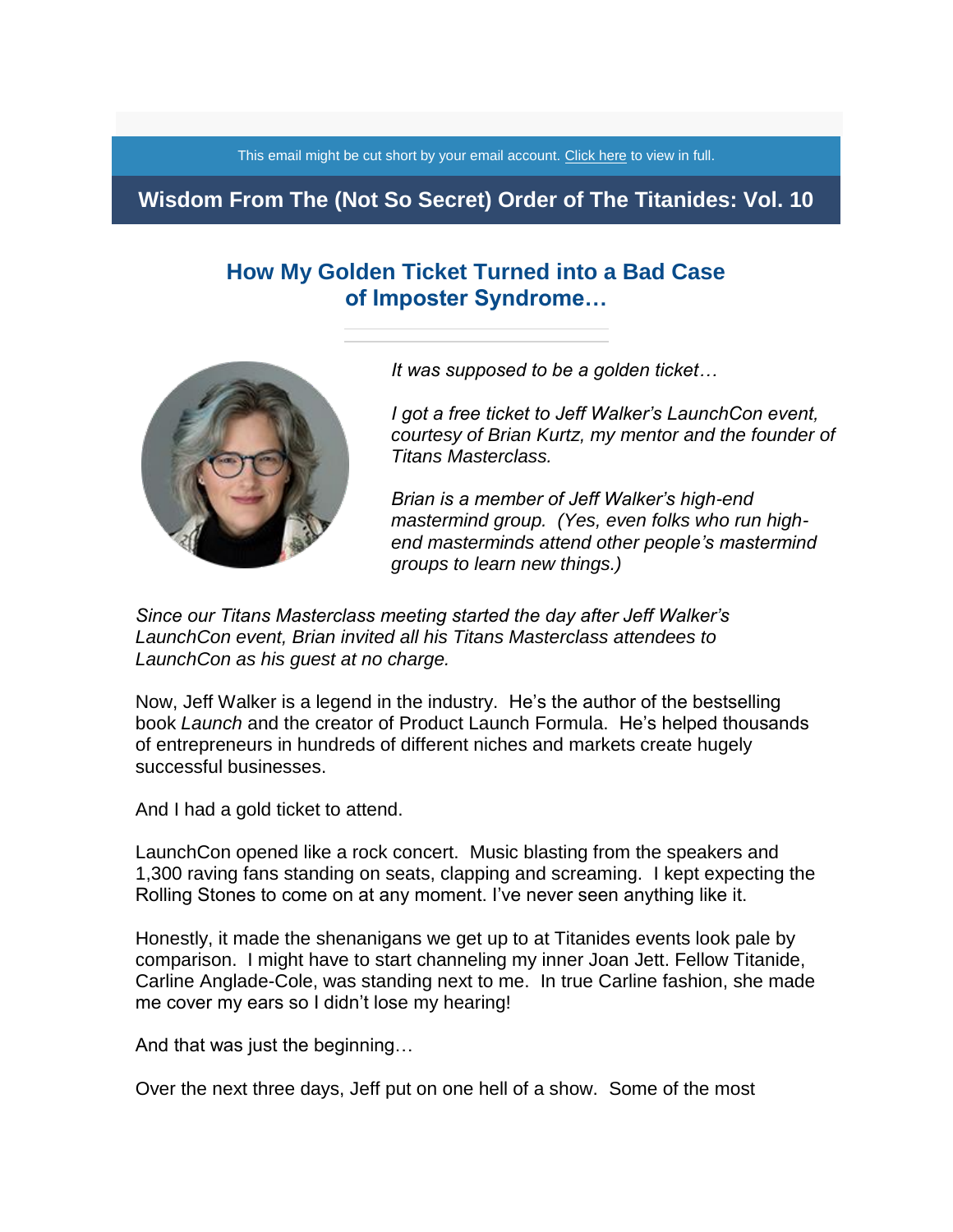successful Internet marketers in the world took to the stage to talk about how they built their multimillion-dollar businesses using Product Launch Formula. Will Hamilton from FuzzyYellowBalls.com, Stu McLaren from TRIBE, Mastin Kipp from Claim Your Power, and of course Jeff Walker himself.

I sat there for three days listening to these hugely successful entrepreneurs talk about how they built a list of hundreds of thousands and launched millions of dollars of product.

And I started to melt down…

## **Why was I Suddenly Feeling Like a Fraud?**

Sitting in that audience, I felt like a fraud. I felt like the tiny Titanides list of 500 women and 636 Facebook members was a complete fail. I could feel myself shrinking inside.

Turns out I'm not the only one who's ever felt this way…

Back in the 1970s, two female psychologists, Suzanne Imes, PhD, and Pauline Ross Clance, PhD, noticed how many women tended to discount their own selfworth. These were highly successful women, and yet they downplayed their own achievements.

The women chalked up their success to "luck" or being "in the right place at the right time." Like me, they felt like frauds, and they were afraid of being "found out" at any moment. Imes and Clance called this *imposter syndrome*.

The more I listened to these successful entrepreneurs at LaunchCon talk about their \$5 million product launches, the worse I felt. All I could think about was that I've barely sold \$40,000 worth of Titanides products.

I completely forgot my recent \$10 million new product launch for Money Map Press. I forgot I wrote a long running 14-year control for a detox supplement. I forgot I'm one of the few copywriters to ever get a direct mail control for Boardroom/Bottom Line.

I forgot everything I've achieved and everything I knew that led to those achievements. Because I didn't know everything about Internet marketing… I was convinced I was a fraud.

And this is the very definition of imposter syndrome. Feeling like you must know everything. You must be perfect. You must be the expert in anything that anyone wants to talk to you about.

I believed that all I'd learned about writing copy and successfully selling products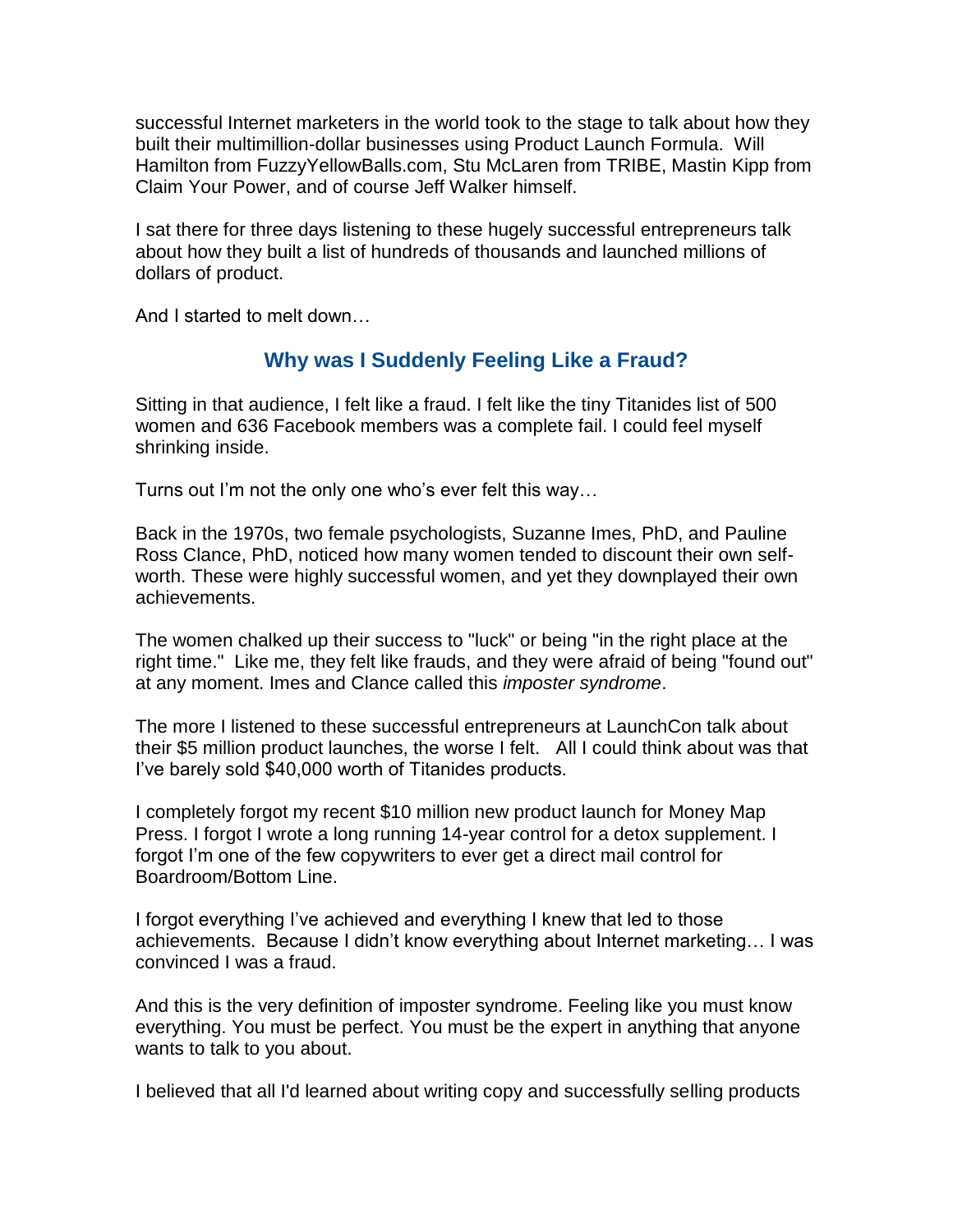in the last 15 years wasn't enough. I believed that I must also be a Facebook ad expert and a YouTube ad expert and a Product Launch Formula expert and a cold traffic expert. I was convinced that if I didn't know all of these things, I was a failure and an imposter.

It is bullshit.

## **How Carline Anglade-Cole Showed me a Great Way to Beat Imposter Syndrome**

If you're like me, when you start to feel like an imposter, you may be tempted to shut down and hide.

But in fact, you need to do the exact opposite. You need to acknowledge that you cannot know everything. You need to forgive yourself for not being a walking, talking encyclopedia of perfection.

You need to get curious. You need to experiment. You need to be like the fabulous Titanide, Carline Anglade-Cole.

Carline was a guest speaker at Titan's Masterclass in Phoenix, and she too decided to take the golden ticket and come to LaunchCon. As we sat together over those three days listening to these Internet gurus tell us how they launched these businesses from nothing… Carline turned to me and said, "I think I'm becoming a dinosaur."

You see, like me, Carline started her career in direct mail. And she has gone on to become one of the most successful supplement and alternative health copywriters in the world. She has a hugely successful and thriving copywriting business.

But she too was watching these Internet gurus and hearing things like launch formulas and cold traffic conversions and opt-ins and wondering if she too had something new to learn.

But Carline's approach and response to this discovery was totally different from mine. It was a great lesson, and I have to share it with you.

Carline didn't beat herself up. She didn't decide that she was clueless and worthless because she didn't know everything. She decided to get curious. She made a goal right there on the spot to launch a new product in the next two weeks using these new techniques.

She asked everyone around her, all the experts sitting with her in our meetings and at dinner, for advice and feedback. I watched her film her first video message to her list while sitting beautifully dressed in front of a lovely bank of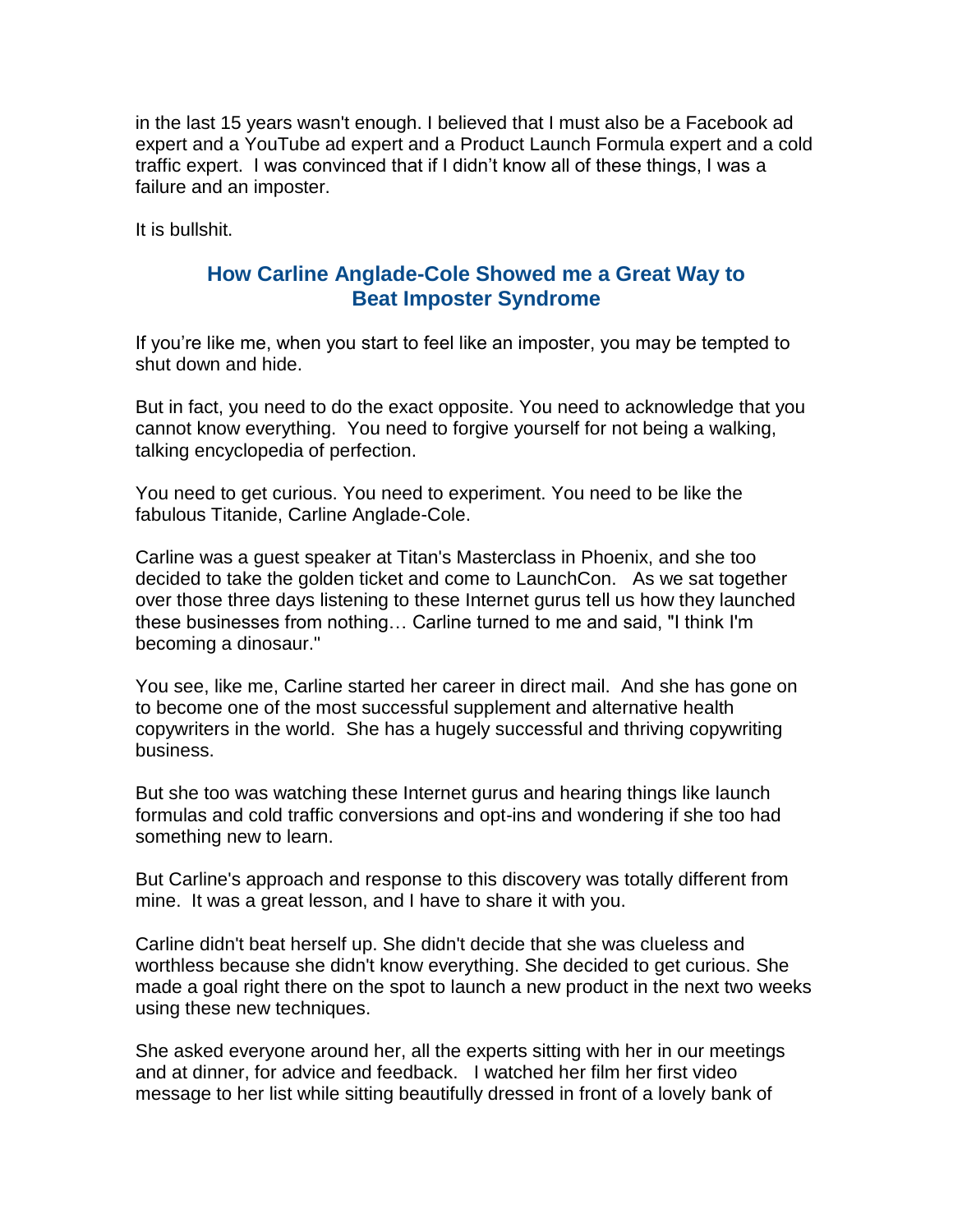matching flowers as only Carline could do.

She ran around and got video testimonials from the rest of us. She made a plan, set a goal and went after it… with all the enthusiasm and passion that Carline brings to everything. She called her assistant and started executing her plan while she was still at the conference.

Nope, Carline didn't beat herself up or shut down. She got curious and engaged. She set a goal and dove in headfirst. And she pushed me to do the same.



(Note: if you want to see what Carline is up to, and I promise you it's going to be incredible… then be sure to join her list here, [https://carlinecole.com/.](https://titanidesllc.acemlna.com/lt.php?notrack=1&s=874dcdf4876feb4a570195d937bf3a70&i=112A158A7A716))

## **Why You Never Want to be the Smartest Person in the Room**

Brian Kurtz has a saying that I love: "If you are the smartest person in the room, you are in the wrong room." Because the only way we learn and grow is to put ourselves in a situation where we are not the expert, where we are the beginner in the room.

But too often we forget to talk about the stress that comes with being the beginner in the room. We forget to talk about imposter syndrome, which tells us that somehow we should already know everything.

It's this fear of not knowing everything, of not being good enough, of being less than perfect, of being found out, that scares me senseless. And what's interesting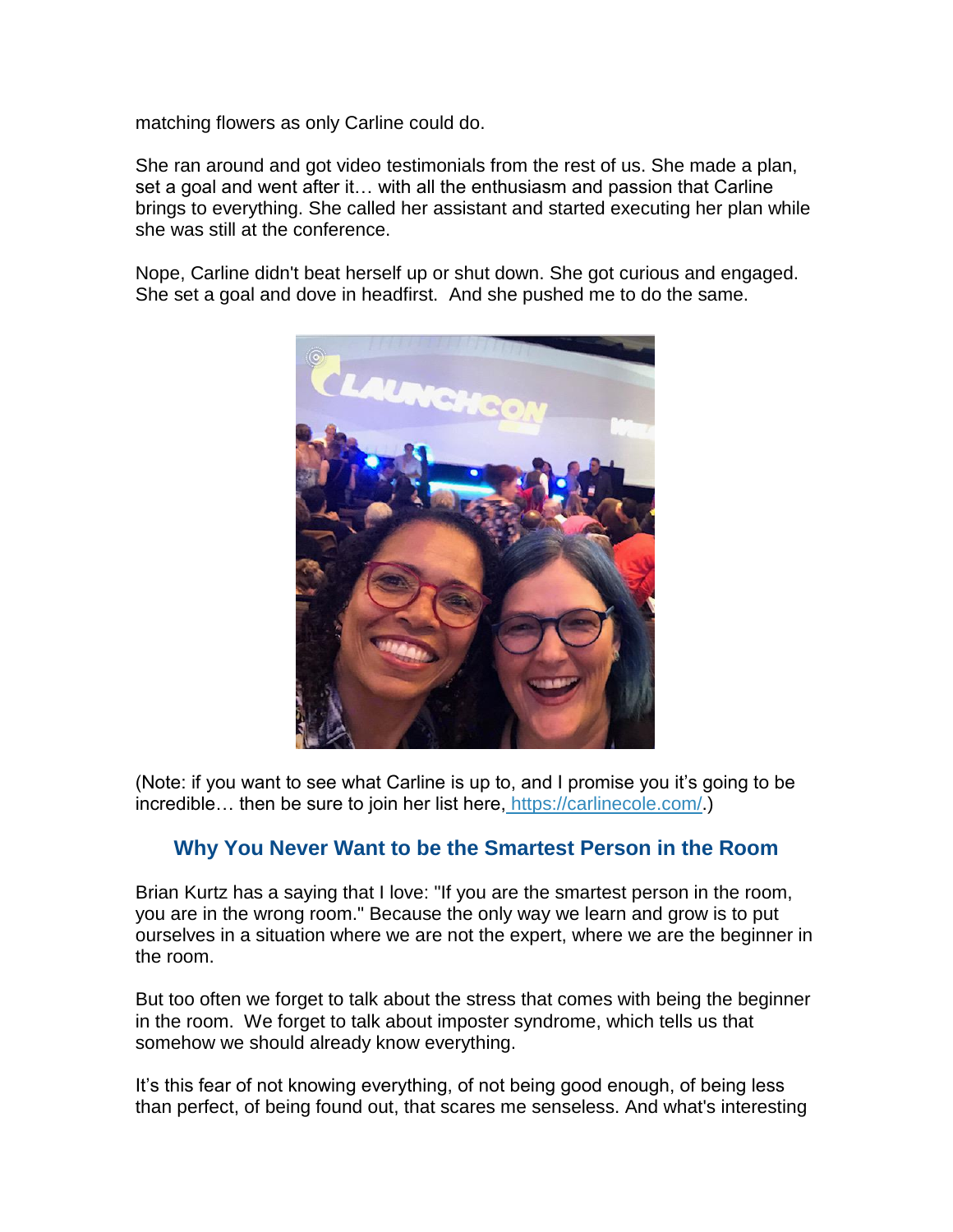is the more I am asked to speak and teach and lead, the greater this fear grows, as if now the expectations are even higher.

# **Do You Know the Early Warning Signs of Imposter Syndrome?**

Years ago, I remember writing a sidebar for my mentor Parris Lampropoulos about the early warning signs of a heart attack in women – and how they are completely different from a man's.

Imposter syndrome is the same. You need to be aware of the warning signs. Because it can be just as deadly to your career as a heart attack can be to your life!

### **Ask yourself these questions…**

1. Have you ever caught yourself discounting your own opinion? Do you hear yourself saying things like, "this may be wrong" or "let me just put a crazy idea out there" or "I have no idea if this will work but…" That kind of language diminishes you and makes you sound like you have no idea what you're doing, when you actually DO know.

2. Do you have a seductive voice in your head that tries to convince you that you do not belong? Do you hear that sneaky bitch whispering things like, "Maybe you don't have what it takes… maybe this whole writing thing isn't for you… maybe you're not a writer after all."

3. Did you grow up in a family that placed a lot of emphasis on achievement? Do you believe you are only deserving of self-worth and approval and love if you achieve a certain level of success?

4. Are you the ONLY [fill in the blank] in the room? Research shows that being the minority in any environment can also increase your experience of imposter syndrome. Being different in any way from the majority of your peers can increase your sense of being a fraud. That's why it can sometimes be a challenge to be a woman in the male-dominated direct marketing world.

5. Are you starting a new career? Launching a new business? Learning a new skill?

Bonus Question: Do you struggle with perfectionism? Do you worry that your work won't hold up to the highest standards?

ALL of these issues can make you more likely to succumb to imposter syndrome.

I can check almost every single box…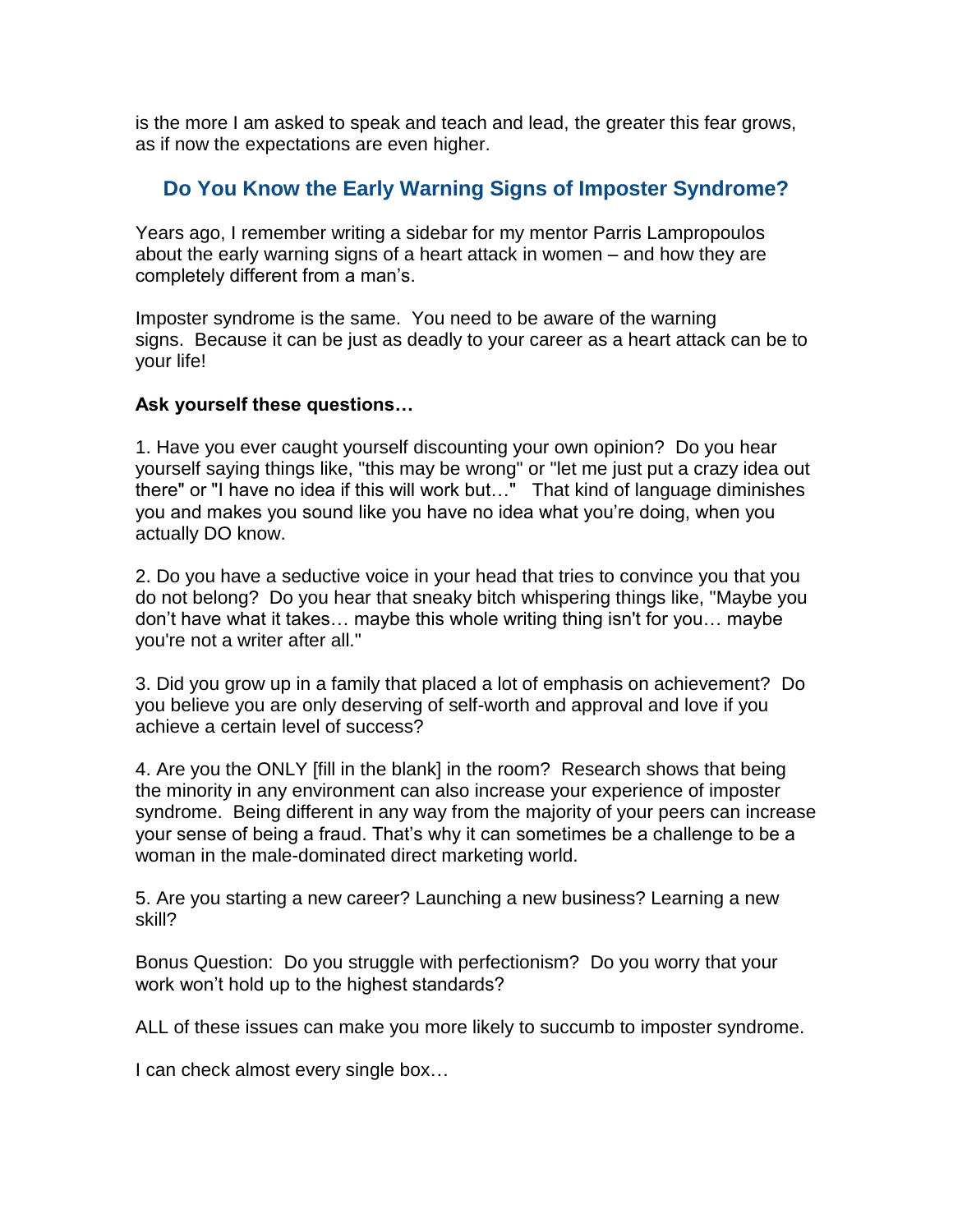# **Is There Any Cure?**

So what can you do if you find yourself suffering from imposter syndrome?

Honorary Titanide Kirsten Weir has some great advice in the American Psychological Association newsletter…

### **First, when you're feeling like an imposter, talk to your mentors**.

Your mentors have a much better and sometimes more accurate picture of your skills than you do. They can help you recognize how far you have come.

When I was struggling with imposter syndrome early in my copywriting career, it was my mentor Parris Lampropoulos who helped me. He made me read an article by president and founder of Strategic Coach, Dan Sullivan, on what he calls the "horizon" problem.

Dan points out that if we are always looking at the horizon, we can become frustrated and defeated because by definition, you never reach the horizon. Instead, Dan tells entrepreneurs to pause and turn around and acknowledge and celebrate how far you have come. Parris helped me do that.

#### **Second, if you're suffering from imposter syndrome, take the time to recognize your own expertise.**

One way you can do that is to turn around and mentor someone else with less experience than you. Because in the process of doing this, you begin to realize how much you actually do know.

I have found this to be true for me. I always underestimate my own experience and knowledge, but when I mentor or teach, whether it's here in this community or at Money Map Press, I am astonished at how people tell me how much they've learned and how grateful they are for the knowledge that I've shared. It helps me realize that I know more than I think I know.

### **Third, realize that no one is perfect.**

Learning to let go of perfectionism can help you with imposter syndrome. It just makes sense. If you believe you must be perfect, then any mistake you make is a sign that you are a fraud. Perfectionism holds you back and keeps you from trying new things.

Carline told me that it's her family and her faith that keep her grounded. She knows that even if she fails, she will still have love and belonging, and that is what matters most. So remember that and be like Carline – set a goal and take a leap.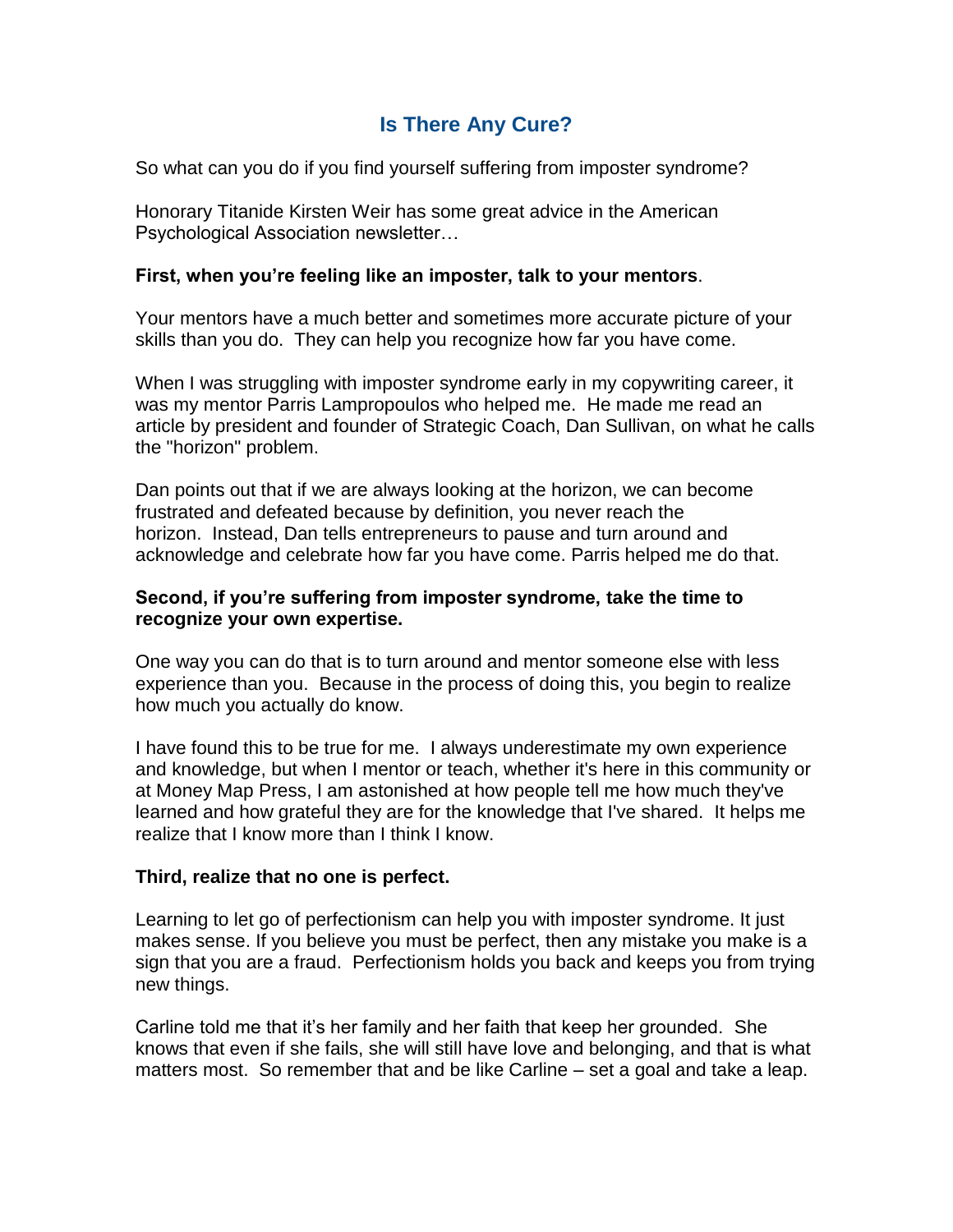#### **Fourth, change your thinking.**

One of the most inspiring speakers at LaunchCon was clinical psychologist and honorary Titanide, Dr. Julie Helmrich. She explained that we all have a unique lens that we use to view the facts of our life. This lens is made up of "primals," which determine how we view the world. Do you believe the world is good or bad, safe or dangerous?

Our life is not made up of the facts themselves. Rather it's a series of stories that we tell ourselves about these facts. The good news is we can change the story by changing the lens through which we view these facts.

Dr. Helmrich gave an incredible example from her own life. She explained there are at least two ways to look at the fact, "I grew up in a two room cabin with six siblings…"

One is a story of loss and suffering and victimhood. The other goes something like, "It was great. We all slept in one room. Every night was a family slumber party!"

I'm oversimplifying here, but you get the idea. Look at the lens you are using to view your current situation and ask yourself if there is a different one.

### **And finally, get help.**

When I realized how much fear I was facing and I noticed myself shutting down at Jeff Walker's event, I knew I needed help. I could feel the anxiety escalate and hear the negative self-talk in my brain. I realized I was getting in my own way.

I reached out to some of the most successful entrepreneurs on the planet who were there at the meeting. And guess what? They feel imposter syndrome too!

Everything I described, they had felt too. And not only that, they felt it after having multiple multimillion-dollar businesses under their belt, which was shocking to me.

I asked one of the most successful businessmen there, "So what did you do when this happened to you?" He said, "I got a coach. She is amazing. She's here in this room. Would you like to meet her?" And I said, "Hell, yes!"

I went over and met her, and I set a time to talk to her. We met this week, and the first thing she told me was, "You're not alone. This happens to all entrepreneurs, especially to women. You are not alone, and there is help."

So if you are feeling like an imposter... if you are feeling like maybe you're just not a copywriter or entrepreneur or marketer… if you're feeling like maybe you can't do this thing you've been dreaming of for years… that maybe you're a fake…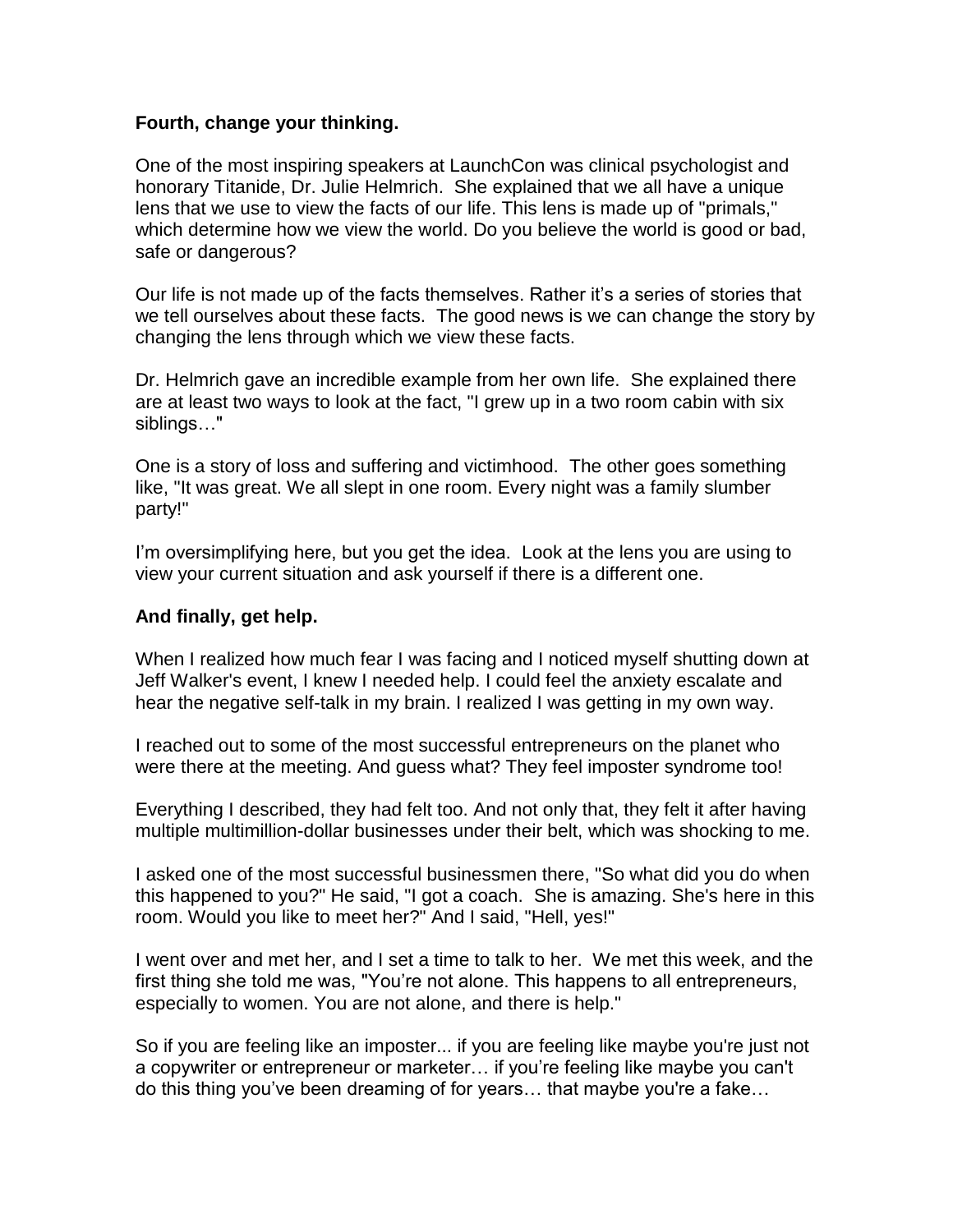STOP and ask for help.

Reexamine your beliefs. Reach out to your mentors or better yet, mentor someone else in this community so that you can see how much you really do know. Find a coach – there are many in the Titanides. Together we can help each other overcome imposter syndrome.

One of the many ways that imposter syndrome shows up in my life is not believing in the value of my own knowledge and experience. I've received dozens and dozens of testimonials over the past five years telling me how much women value this community. Yet I struggle to believe women will pay for the career- and lifechanging benefits this community provides, despite all evidence to the contrary.

At Titans Masterclass, leading entrepreneurs and peers told me that the Titanides is worth so much more than I am charging. One female entrepreneur with a global eight-figure knitting business wrote, "I wish I'd had this community at age 21 when I started my first full-time copywriter job. Every female entrepreneur needs you. Please add me to your list!"

Do not fall victim to imposter syndrome. You have what it takes. And you are worth the investment in yourself. [Join us and become a patron of the Titanides](https://titanidesllc.acemlna.com/lt.php?notrack=1&s=874dcdf4876feb4a570195d937bf3a70&i=112A158A7A717)  [today.](https://titanidesllc.acemlna.com/lt.php?notrack=1&s=874dcdf4876feb4a570195d937bf3a70&i=112A158A7A717)

[Click to watch a special message to the Titanides from Carline Anglade-Cole.](https://titanidesllc.acemlna.com/lt.php?notrack=1&s=874dcdf4876feb4a570195d937bf3a70&i=112A158A7A718)

Take advantage of exclusive patron benefits like…

✓ Our new Titanides Literary Salon Sessions with special guests, where we dive deep on special topics and share our wisdom with each other;

✓ Our weekly vlogs focused on top-tier copywriting tactics, well-seasoned (and sometimes salty) career advice, and the mindset you need to grow, thrive, and stay sane;

 $\sqrt{2}$  Our thought-provoking e-letter that reveals the good, the bad, the ugly, and the OMG, WTF? of what it takes to succeed at the highest levels;

 $\sqrt{\ }$  Discounts on amazing women-only events, products, and seminars that help you identify and overcome challenges like imposter syndrome that may be limiting your success.

Research shows that women need other women to succeed. And defeating imposter syndrome is just one of the many things that we do together to empower each other on the road to success.